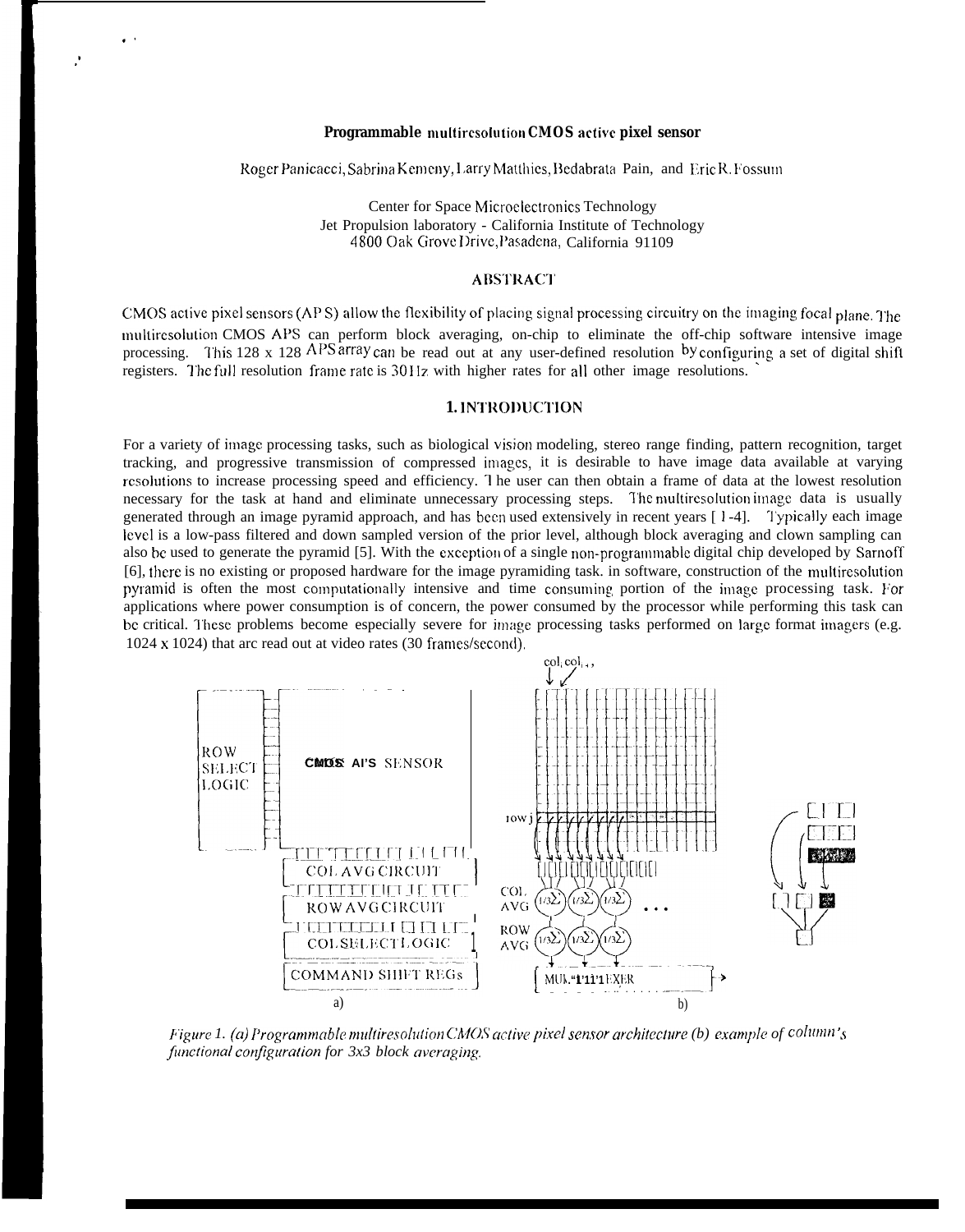CMOS active pixel sensor architectures (Figure1a) allow x-y addressability of the array for windows of interest and sparse sampling readout of the arrays, Sparse sampling the array, for example, by reading out every fourth pixel of every fourth row reduces the amount of image data by a factor of 1/16 hut introduces aliasing into the image. By block averaging regions of the array and reading out this average (Figure Ib), data reduction is achieved without aliasing effects.

The multiresolution CMOS APS is a 128 x 128 photogate array that is programmable to readout any size n by n block of

pixels or kernel. Each kernel value represents the average of all the pixel values in its region. Averaging is done in the column readout circuitry so that the average value is based on a full resolution image. Using the sensor's x-y addressability and programmable resolution, the user can readout a window of interest at various resolutions (figure 2). Details of the sensor operation are discussed in section 2. Section 3 presents the test results from fabricated chip.



Figure 2 Sensor x-y addressability and multiresolution readout allows the user to zoom into an area of interest with increased revolution.

#### 2. DESIGNAND O1'1L1{A"I'1ON

## 2.1 Design overview

The sensor contains a  $128 \times 128$  photo-gate pixel array similar to [8]. At the bottom of each column in the array is a network of capacitors to store pixel reset and signal levels. The column circuitry also contains an additional capacitor and a set of switches to the adjacent column to perform averaging on any size square army of pixels called a kernel (rectangular kernels arc also possible). Resolution of the sensor is set by the size of the kernel. Large kernels sires are set for low resolution imaging requirements. The X-Y addressability of the sensor allows the user to zoom into areas of interest,

Figure 3 shows a block diagram of the sensor. A decoder at the side of the array selects a row of pixels for readout, Each pixel is controlled by a photo-gate signal enabling readout of integrated charge, a reset signal, and select signal to enable the buffered pixel data to drive the column output line. Column parallel circuitry at the bottom of the array samples the addressed row of pixel data simultaneously. The kernel size determines how a set of shift registers in the column circuits are configured. These shift registers control how the columns containing stored readout data arc averaged and where the averaged row data is stored for subsequent processing. A second decoder at the bottom of the array controls which columns containing the processed data are readout. The sensor's differential output circuitry performs correlated double sampling(CDS) and cioublc-delta sampling (DDS) to suppress pixel kTC noise, l/f noise, and fixed pattern noise<sup>9</sup>.

Row pixel data is read onto a column averaging capacitor with switches to its neighboring columns that are subsequently enabled resulting in averaged column data for that row (figure). Averaged column data for that row is stored on a second bank of capacitors in one of the columns of the kernel. Data from successively readout rows is stored in each of the remaining columns in the kernel. Shift registers in the readout circuitry are configured according to kernel size to determine which switches arc enabled to perform averaging and where the averaged column data is stored.



Figure 3. Multiresolution image sensor block diagram.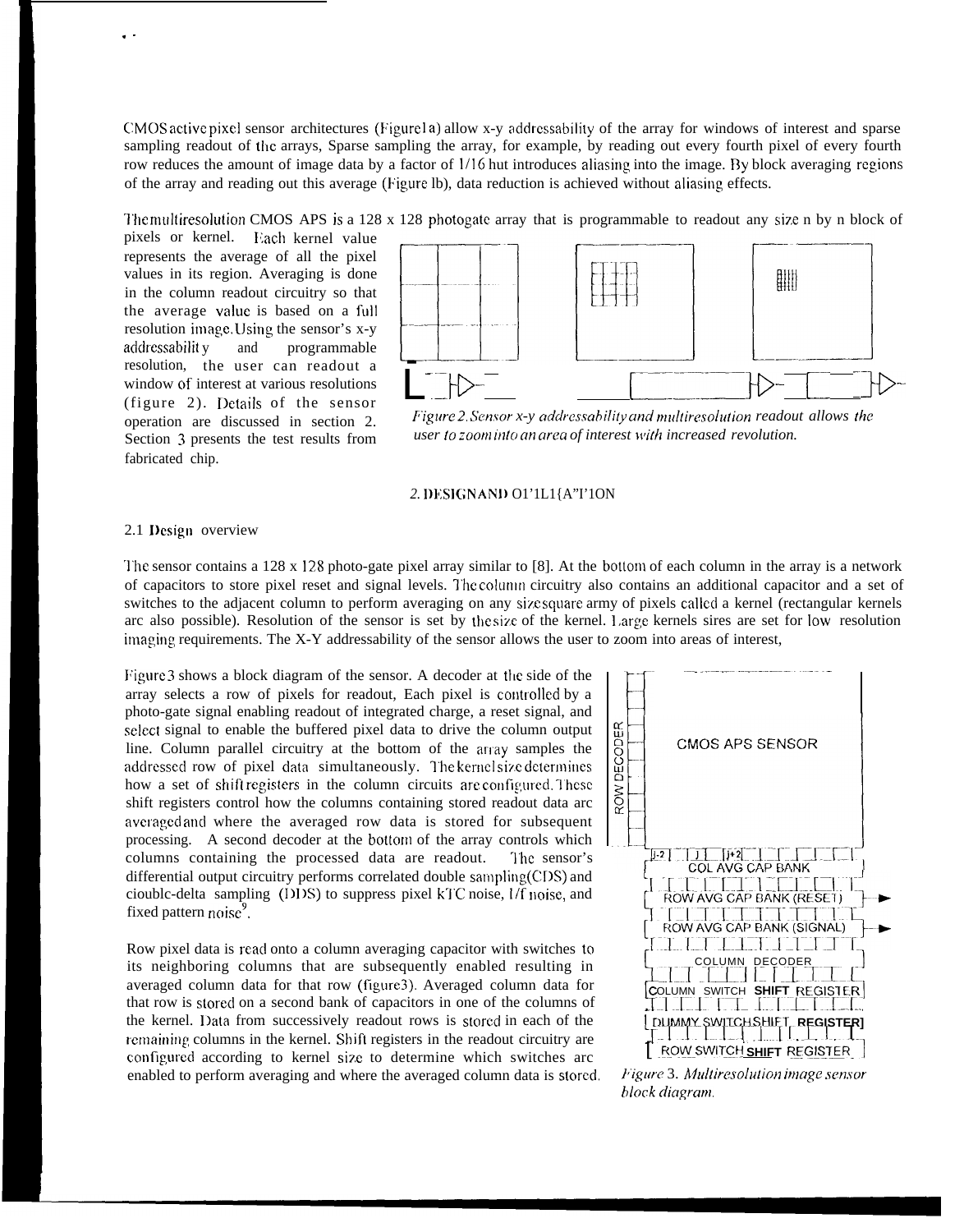Once all n rows of the kernel are read, they are averaged by connecting the second bank of capacitors together and mixing the charge. A shift register configured to enable dummy switches used to correct for switch feedthrough effects is also included. Both reset and signal levels arc processed for a kernel so that correlated double sampling and double-delta sampling operations can be performed.



*Figure 4. Ideal switch and capacitor model for 6 columns configured for 3x3 block averaging.* 

Operation will be illustrated by stepping through the sequence for  $3 \times 3$  block (kernel) averaging (figure 4). In this case, every third column average (CA) switch is open (i.e. deselected, denoted by bit O over the switch), while the other switches arc closed (i.e. selected, denoted by bit 1 over the switch). Pixel signals arc sampled onto the column averaging capacitors by globally pulsing (closing) the signal select switches (S). Charge redistributes such that the voltage on each capacitor in each block of three capacitors is the same:

$$
V_{i_{-}} \text{ker} = -1/n \sum_{k=1}^{n} V_{j-k}
$$

. .

where n is the horizontal size (number of columns) of the block average (kernel),  $V_{j,k}$  the pixel voltage value of the (j-k)th column, and  $V_{i, krt}$  is the average value for the ith row in the kernel. These kernel row averages are then sampled onto the first capacitor in the n-capacitor block of the row averaging bank of capacitors. Column averaging is repeated with the next pixel row (i+1) and these new V<sub>(i+1)</sub>, ket kernel averages are sampled onto the second capacitor in the n-capacitor blocks of the row averaging, bank of capacitors. The process is repeated until all n rows have been processed and n samples have been collected in n adjacent capacitors in the row averaging bank. The temporal switching sequence(digital pattern) is shown for the 3x3 kernel case (figure 4). After the n-samples (Vi,  $V_{i+1},...,V_{i+(n-1)}$ ) have been collected, charge is redistributed by pulsing the row averaging  $(RA)$  switches with the same pattern used for the column averaging, switches, resulting, in the final block average:

$$
V_{\text{ker}} = \frac{1}{2} \sum_{i=1}^{m} V_{i} \log_{1} \ker
$$

where m is the vertical size (number of rows) in the kernel. The constant factor of  $1/2$  arises from charge sharing between the column and row averaging capacitors when the column average is samplecl onto the row averaging capacitor. l'hus for the first 3x3 kernel:

$$
V_{\text{ker }0} = 1/2\{1/3[1/3(V_{0,0}-1-V_{0,1}+V_{0,2})-i1/3(V_{1,0}+V_{1,1}+V_{1,2})+1/3(V_{2,0}+V_{2,1}+V_{2,2})]\}
$$

These kernel values are then scanned out of the array by reading out every nth capacitor in the row average bank. 'l'he row averaging capacitors arc then reset (circuitry not shown) and the process is repeated to generate the next row of kernels.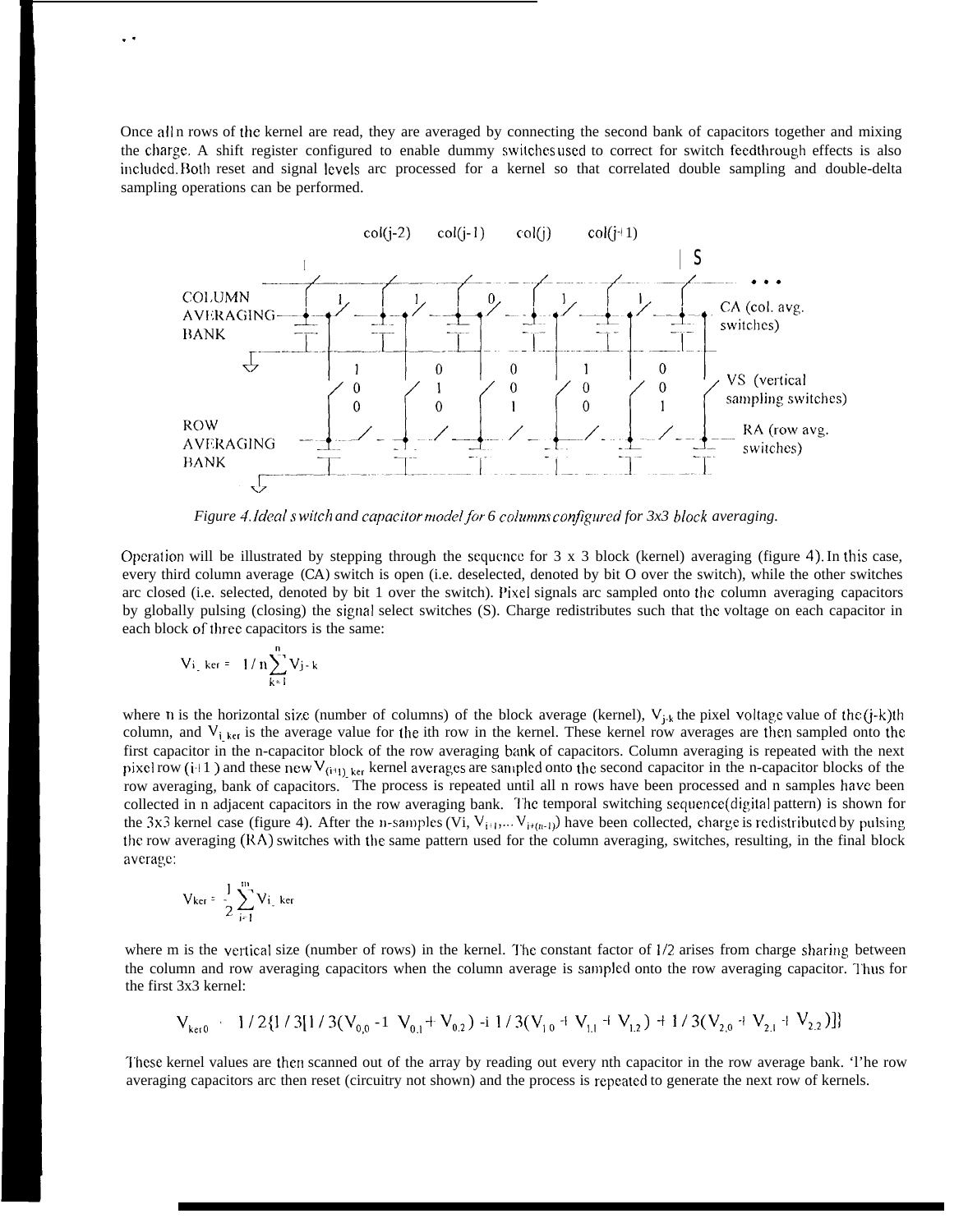Note that in the configuration described above, kernels must be either square or rectangular, where the number of rows must be less than or equal to the number of columns.  $\mathcal{L}$  ,  $\mathcal{L}$  ,  $\mathcal{L}$ 

#### 2.2 Column processing circuitry

Shown in figure 5 is the column parallel circuitry for 3 columns. It shows the sample and hold capacitors for both pixel reset and signal values. The second bank of capacitors is for storing the reset level afte its been averaged on the first bank of capacitors. The third bank is for storing the averaged signal level. The kernel reset witch to ground is shown as well as the column buffer amplifier for generating VoutR and VoutS. The buffer amplifier is only enabled when the column is selected for readout.

The digital patterns shown are an example of the timing for a 3 x 3 kernel. They are generated by gating the output of the configuration shift registers and the timing signals shown in figure 5. The global timing signals are CA (enable column averaging), RA (enable row averaging), VS (sample signal onto row averaging capacitor), and VR (sample reset onto row averaging capacitor). Each of these global signals is gated with the output of one of the two configuration shift registers. The CA and RA signal are gated with the output of the same shift register (CARA shift register), The VS and VR signals are gated with the output of the second shift register (VSVR shift register).



Figure 5. Multiresolution column processing circuitry for 3 columns.

The Transistor level schematic of the column circuit is shown in figure 6. The signals  $CA_i, RA_i, VS_p$  and  $VR_i$  are the outputs from the corresponding global signals gated with the shift register output bit for that column. The buffer amplifier is a p channel source follower. The CB signal is part of the double delta sampling readout scheme as reported in [9] used to reduce column fixed pattern noise.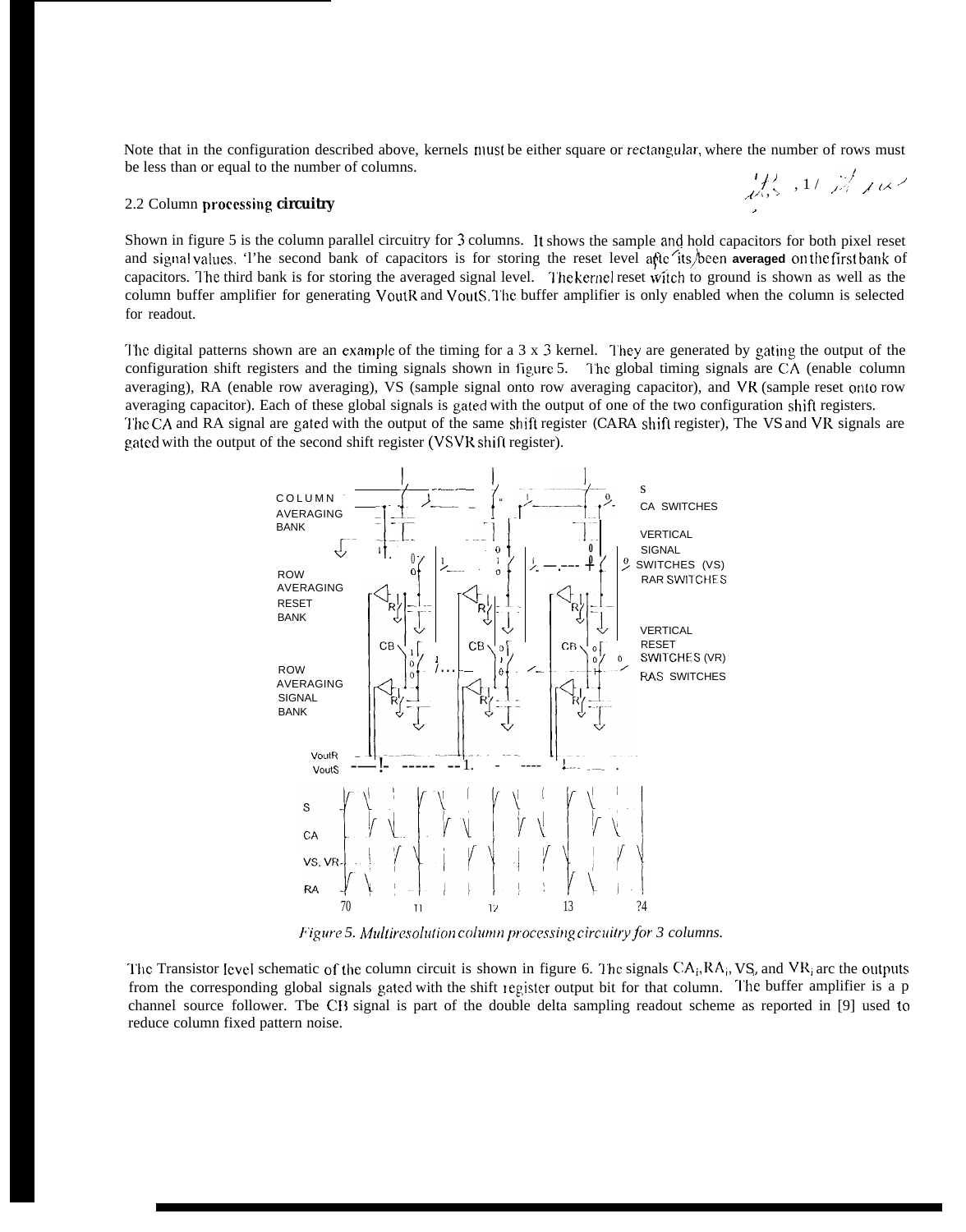

Capacitors are poly-diffusion linear capacitors. Figure 6. Transistor level schematic of column circuit,

# 3. EXPERIMENTAL RESULTS

sensor<br>pixel pixel was fabric the total chip size is 4.8 mm x 6.6 mm (Figure 10).<br>Fabre 1913 some of the sensor characteristics for<br> $\frac{1}{2}$  and  $\frac{1}{2}$  and  $\frac{1}{2}$  and  $\frac{1}{2}$  cMOS  $\frac{1}{2}$  and  $\frac{1}{2}$  and  $\frac{$ full resolution operation.

Figure 7 shows a full resolution image of atest pattern used to demonstrate the sensor's block averaging. Figure 8b shows



Figure 7. Sensor's full resolution image (128X128)<br>the same image for the sensor operating in a sub-sample mode where every fourth column of every fourth row is mg.<br>no averaging. Because the test target contains relatively high spatial frequency patterns, the sub-sampled image produces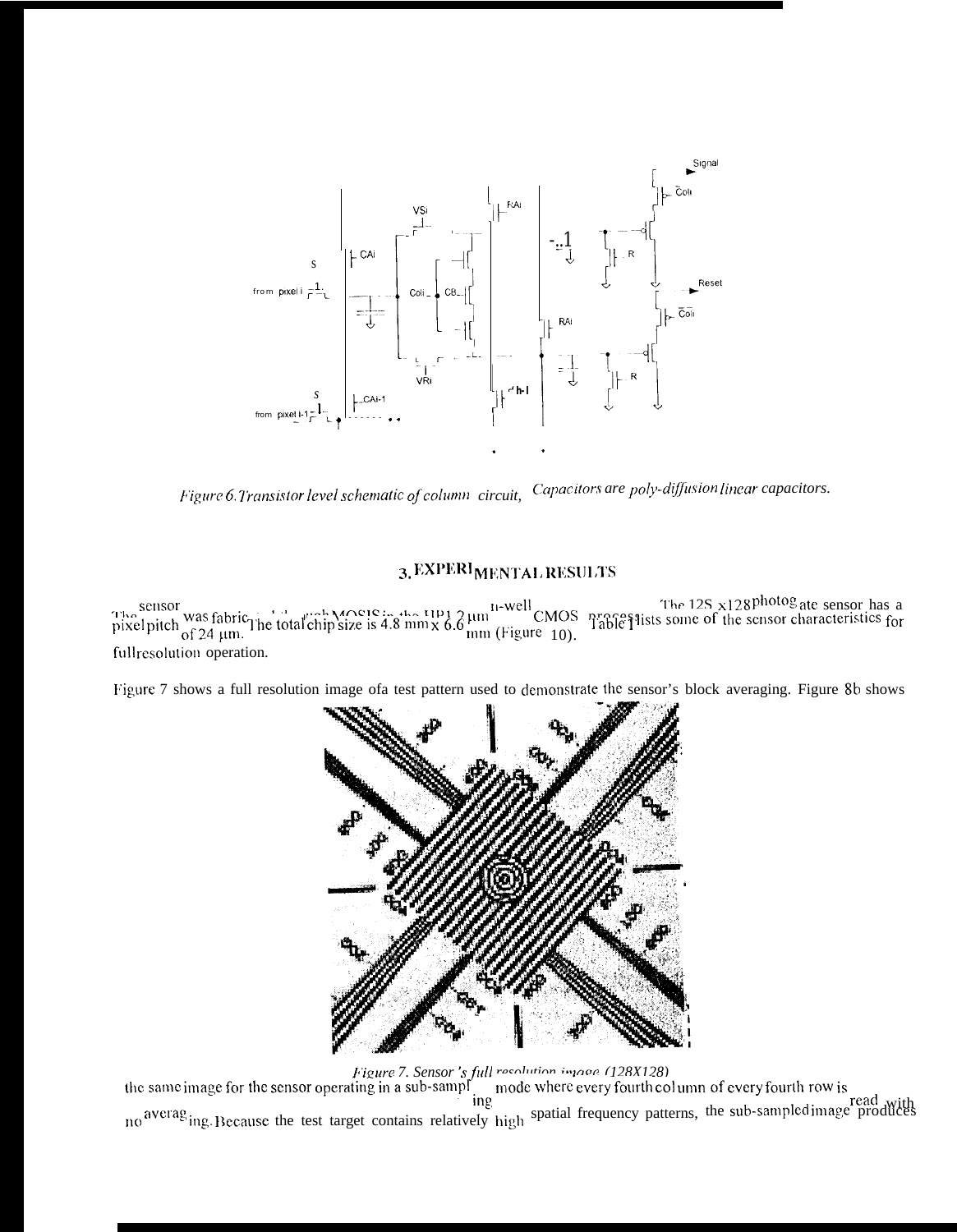dramatic aliasing. Comparing this 32x32 image with the full resolution 128x 128 image shows the appearance of both fewer stripes and diagonal stripes rather than parallel stripes relative to the edge of the square. The  $32x32$  image with  $4x4$  kernel averaging (figure 8a) reduces this effect because the pixel array is read at full resolution and subsequently averaged.

'1'o measure how well the multiresolution sensor performs averaging, a test pattern containing a black and white stripe was imaged. I'he black white edge (defocused) was positioned so that half the pixels in the kernels on the edge are black. I'bus, the sensor output of the kernels aligned on top of the edge ideally should equal one-half of the difference between the totally white and black pixels. To measure the individual pixels in the kernel, subsampled data was first measured, Based on this suhsampled raw image data, block averages were calculated for the pattern. 'l'his data was compared to the multiresolution sensor's output at different kernel sizes.



averaged image

*J'igure 8b. 1/4* subsampled image (no averaging)

An example of the sensor's output for one of the rows is

shown in figure 9 where the sensor's full resolution row data and 4x4 kernel output data are shown. 'l'he row shown (figure 9a) is 1 of 4 rows used to calculate the average from the full resolution image for comparison with the on-chip  $4x4$  kernel average. Figure 9b illustrates the 4x4 kernel producing an output voltage at the average value of the four pixels at the blackwhite-stripe-edge (pixels in columns 6S-68).



Figure 9, a) Full resolution sensor output for one row pixels b) 4x4 kernel output from same image.

Image data for 2x2., 4x4, and 8x8 kernel sizes were acquired for this test pattern, Analysis of kernel data for the entire frame versus the off-chip block average data based on full resolution da(a shows that t}le sensor is accurate to within **2%** of the ideal average value. 'l'he use of dummy switches for switch feedthrough compensation did not have a significant effect of the averaging, accuracy.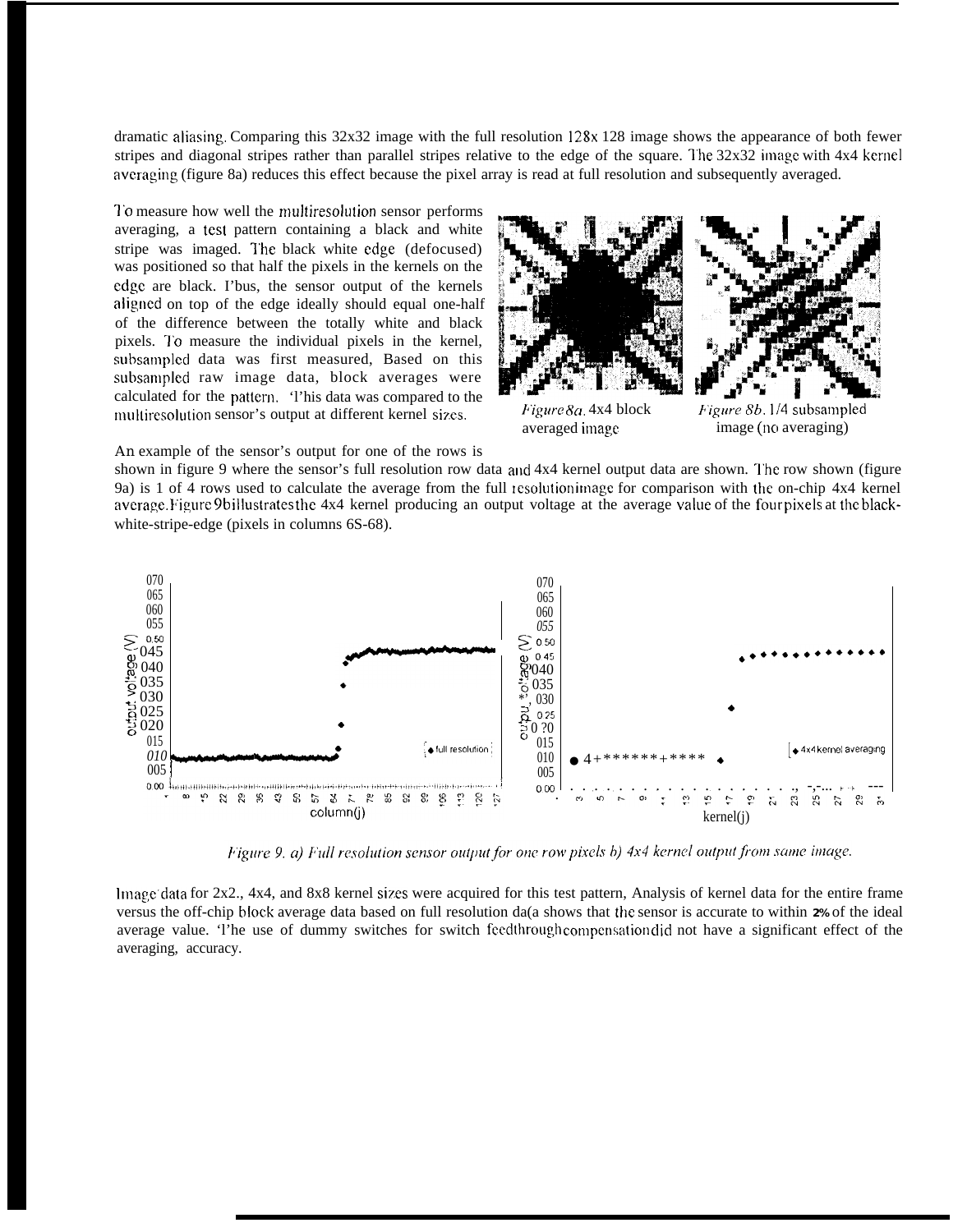"l'able 1 lists the results from sensor characterization tests similar to those described in [9]. The sensor exhibited very low fixed pattern noise and dissipated very little power. Overhead for performing on-chip block averaging is a small percentage of the sensor readout time and total power consumption. For lower resolutions the frame rate increase above 30 Hz is approximately proportional to the number of pixels, n x n, in the kernel.

| Array Size                                       | 128x128                                     |
|--------------------------------------------------|---------------------------------------------|
| Pixel Size                                       | $24 \mu m$                                  |
| Technology                                       | 1.2 μm n-well CMOS (HP)                     |
| Saturation level Vsat                            | 1200 mV                                     |
| Conversion gain                                  | $8 \mu V/e$                                 |
| Read Noise (foll resolution)                     | $116 \mu V$ rms (15 e rms)                  |
| Dynamic Range                                    | 80dB                                        |
| Power@30Hz frame rate $Vdd = 5V$ , Vsat = 1200mV | $5 \text{ mW}$                              |
| $Vdd = 4V$ , $V sat = 500mV$                     | $1.25 \text{ mW}$                           |
| <b>Fixed Pattern Noise</b>                       | $3 \,\mathrm{mV}$ p-p (0.25% of saturation) |
| Kernel averaging error                           | $<$ 2 %                                     |

Table 1. Sensor Characteristics



Figure 10. Photograph of completed Programmable Multiresolution A PS (1 28x1 28 array)

# 4. SUMMARY

The multipeodution sensor demonstrates the versatility of CMOS active pixel image sensors. On-chip column circuitry performs block averaging using programmable kernel sizes. The images of George Washington in figure 11 fro illustrate the sensor's multiresolution ability. Shown are images at full resolution, 2x2, 4x4, and 8x8 kernel configurations.